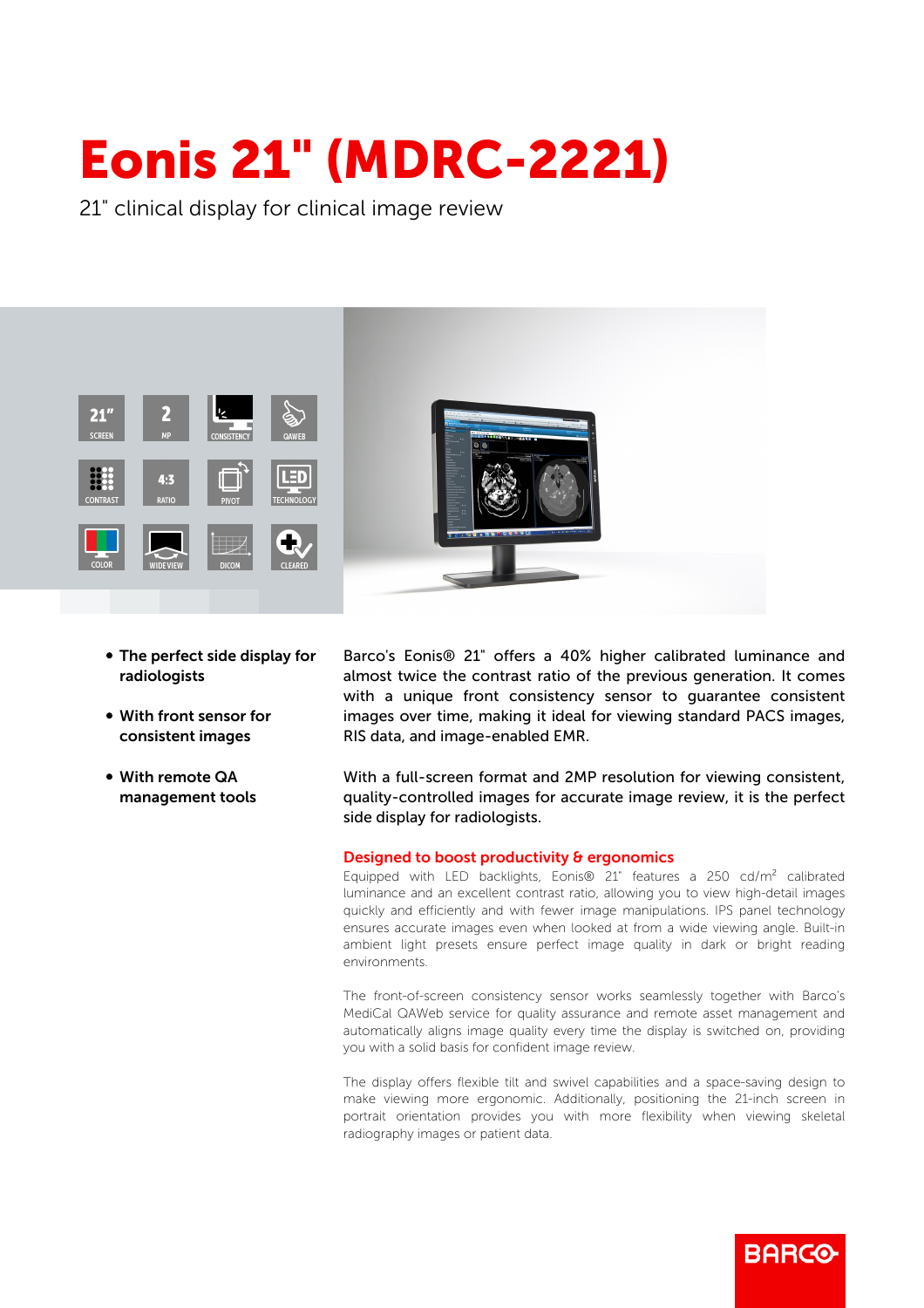| <b>PRODUCT SPECIFICATIONS</b>                   | <b>EONIS 21" (MDRC-2221)</b>                                                                                                                                                                                                                                                                                                                           |
|-------------------------------------------------|--------------------------------------------------------------------------------------------------------------------------------------------------------------------------------------------------------------------------------------------------------------------------------------------------------------------------------------------------------|
| Active screen size (diagonal)                   | 541 mm (21.3")                                                                                                                                                                                                                                                                                                                                         |
| Active screen size (H x V)                      | 432 mm x 324 mm (17" x 12.76")                                                                                                                                                                                                                                                                                                                         |
| Aspect ratio (H:V)                              | 4:3                                                                                                                                                                                                                                                                                                                                                    |
| Resolution                                      | 2MP (1600 x 1200)                                                                                                                                                                                                                                                                                                                                      |
| Screen technology                               | <b>TFT Color LCD</b>                                                                                                                                                                                                                                                                                                                                   |
| Pixel pitch                                     | 0.270                                                                                                                                                                                                                                                                                                                                                  |
| Color imaging                                   | Yes                                                                                                                                                                                                                                                                                                                                                    |
| Gray imaging                                    | Yes                                                                                                                                                                                                                                                                                                                                                    |
| Color support                                   | 10 bit                                                                                                                                                                                                                                                                                                                                                 |
| Viewing angle (H, V)                            | 178°                                                                                                                                                                                                                                                                                                                                                   |
| Ambient Light Compensation (ALC)                | Yes, preset values in OSD                                                                                                                                                                                                                                                                                                                              |
| Front sensor                                    | Yes                                                                                                                                                                                                                                                                                                                                                    |
| Maximum luminance                               | 440 cd/m2; typical                                                                                                                                                                                                                                                                                                                                     |
| <b>DICOM</b> calibrated luminance               | 250 cd/ $m2$                                                                                                                                                                                                                                                                                                                                           |
| Contrast ratio                                  | 1500:1 typical                                                                                                                                                                                                                                                                                                                                         |
| Response time (Tr + Tf)                         | 20 ms                                                                                                                                                                                                                                                                                                                                                  |
| Housing color                                   | Black + Silver                                                                                                                                                                                                                                                                                                                                         |
| Video input signals                             | DisplayPort, DVI                                                                                                                                                                                                                                                                                                                                       |
| USB ports                                       | 1 upstream, 2 downstream                                                                                                                                                                                                                                                                                                                               |
| <b>USB</b> standard                             | 2.0                                                                                                                                                                                                                                                                                                                                                    |
| Power requirements (nominal)                    | 100 -240 V                                                                                                                                                                                                                                                                                                                                             |
| Power consumption (nominal)                     | 32 W (< 1W in stand-by)                                                                                                                                                                                                                                                                                                                                |
| Power save mode                                 | Yes                                                                                                                                                                                                                                                                                                                                                    |
| Power management                                | <b>DPMS</b>                                                                                                                                                                                                                                                                                                                                            |
| OSD languages                                   | English, French, German, Spanish, Italian, Dutch, Japanese, Traditional Chinese, Simplified Chinese,<br>Korean                                                                                                                                                                                                                                         |
| Dimensions with stand (W $\times$ H $\times$ D) | 376 x 591.7 x 201.33 mm (portrait)                                                                                                                                                                                                                                                                                                                     |
| Dimensions $w/o$ stand (W x H x D)              | 376 x 484 x 75.93 mm (portrait)                                                                                                                                                                                                                                                                                                                        |
| Dimensions packaged (W x H x D)                 | 584 x 667 x 272 mm                                                                                                                                                                                                                                                                                                                                     |
| Net weight with stand                           | 8.7 kg                                                                                                                                                                                                                                                                                                                                                 |
| Net weight w/o stand                            | 5.25 kg                                                                                                                                                                                                                                                                                                                                                |
| Net weight packaged with stand                  | 12.4 kg                                                                                                                                                                                                                                                                                                                                                |
| Height adjustment range                         | $100.0 +/-5.0$ mm                                                                                                                                                                                                                                                                                                                                      |
| Tilt                                            | $-5^{\circ}$ / $+20^{\circ}$                                                                                                                                                                                                                                                                                                                           |
| Swivel                                          | $-45^{\circ}$ / $+45^{\circ}$                                                                                                                                                                                                                                                                                                                          |
| Pivot                                           | Yes                                                                                                                                                                                                                                                                                                                                                    |
| Mounting standard                               | VESA (100 mm)                                                                                                                                                                                                                                                                                                                                          |
| Screen protection                               | N/A                                                                                                                                                                                                                                                                                                                                                    |
| Certifications                                  | CE (MDD 93/42/EEC class I product), CE-2014/30/EU, IEC 60601-1(ed.3), IEC 60601-1(ed.3);am1,<br>ANSI/AAMI ES60601-1 (2005 + C1:09 + A2:10 + A1:12), CAN/CSA-C22.2 No. 60601-1 (2014), EN<br>60601-1-2:2015, EN 60601-1:2006/A11:2011/A12:2014,EN 60601-1:2006/A1:2013, KC, BIS, VCCI, FCC<br>class B, ICES-001 Level B, FDA Class I device, RoHS, BSMI |